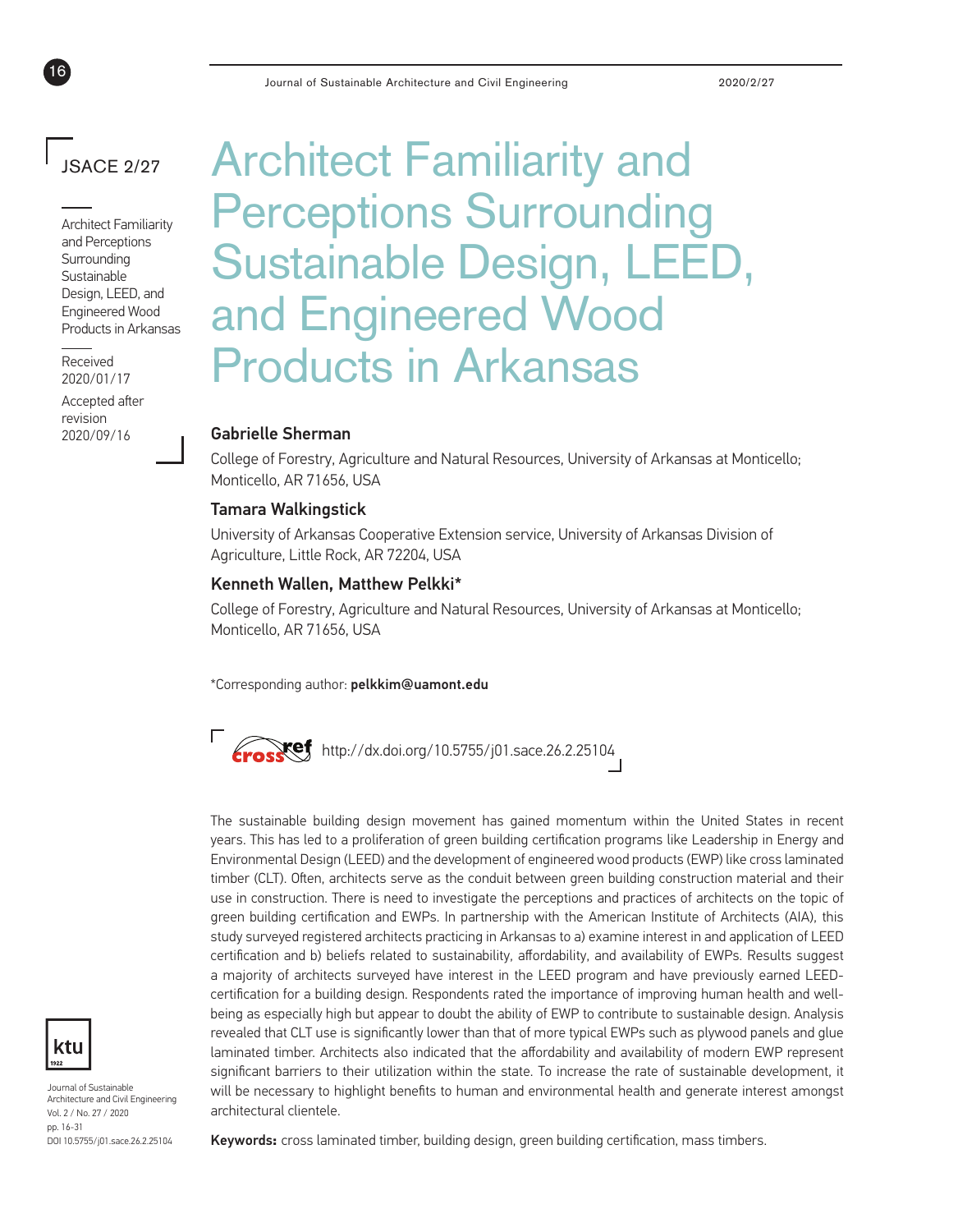Sustainability is a hallmark of community planning and development, and public policy, with human-environmental benefits possible through conscientious, environmentally-friendly design choices (Ortiz, Castells, and Sonnemann 2009). Efforts to institutionalize pathways to such choices – e.g., those that guide building construction materials – have led to organizations like the U.S. Green Building Council (USGBC) and the Leadership in Energy and Environmental Design (LEED) criteria. Building construction, in addition to maintenance and operation, account for one-third of global energy use, with roughly 11% of energy sector emissions originating from the construction industry (Jain, Mital, and Syal 2013; UN IEA 2017). Engineered wood products (EWPs) offer a structural material alternative to steel and concrete construction that can mitigate energy consumption from buildings. In the case of building construction with EWPs or other sustainable materials, the choice to consider or pursue sustainable design and materials is often initialized early in the process by a client or architect. Regarding architects, few studies assess this groups familiarity with, use of, and opinions on sustainable design, LEED, and EWPs, particularly in regions with established forest-products sectors and developing EWP markets. As such, this research examines perceptions of sustainable design, LEED certification, and EWPs among architects practicing in Arkansas.

### LEED Certification and Sustainability goals

The LEED certification systems is a widely recognized and implemented framework for green building design and has evolved over the years to accommodate a growing number of environmental concerns (Matisoff, Noonan, and Mazzolini, 2014; Amiri, Ottelin, and Sovari 2019). Its criterion of sustainability for both old and new construction is comparable to that of other international green building rating systems, such as the UK-based Building Research Establishment Environmental Assessment Method (BREEAM) and Japan's Comprehensive Assessment System for Building Environmental Efficiency (CASBEE) (Ahmed, Hasan, and Mallick, 2018). Whether the evaluation is made through a credit-earning system or benchmark assessment, certification for the majority of green building systems is awarded to construction surpassing some set threshold of ecological efficacy and energy performance (Ahmed, Hasan, and Mallick, 2018).

Within LEED, certification is tiered based on the number of points awarded, with four levels of compliance available: certified, silver, gold, and platinum. Earlier iterations tended to emphasize over-simplified denominations of material sustainability based on single-attribute criteria such as recyclability (USGBC 2019a). A review of LEED buildings in New York found that only buildings of the gold tier and higher produced statistically significant reductions in energy consumption (Scofield 2013). Meanwhile, findings surrounding the energy saving potential of occupied LEED certified buildings reveal that on average, commercial LEED buildings of medium energy use yield energy savings of 19-39% as compared to equivalent non-LEED counterparts, depending on factors such as age and climate (Newsham, Mancini, and Birt 2009). However, this trend alone does not fully reveal the reality of energy use in LEED buildings, as energy use rates have been found to vary widely amongst individual buildings, and, in fact, 28-35% of LEED certified buildings were found to use more energy per unit floor area than non-LEED buildings (Newsham, Mancini, and Birt 2009). Amiri and others (2019) found that the energy efficiency of buildings with lower levels of LEED certification was questionable, especially at the "certified" level.

In response to these shortcomings, a new version of the system, known as LEED v4, was introduced (Scofield 2013). Currently, LEED specifies six targeted credit categories through which up to 100 certification points are awarded. In total, they include location and transport, sustainable sites, water efficiency, energy and atmosphere, material and resources, and indoor environmental quality (USGBC 2019a). Ten additional points, known as Innovation and Regional Priority credits, may be awarded to a project based on its ability to address local, specific environmental concerns (USGBC 2019b). By adhering to LEED's accreditation guidelines and requirements within these

# Introduction

**Literature** Review of **Contextual** and **Conceptual** Foundations

17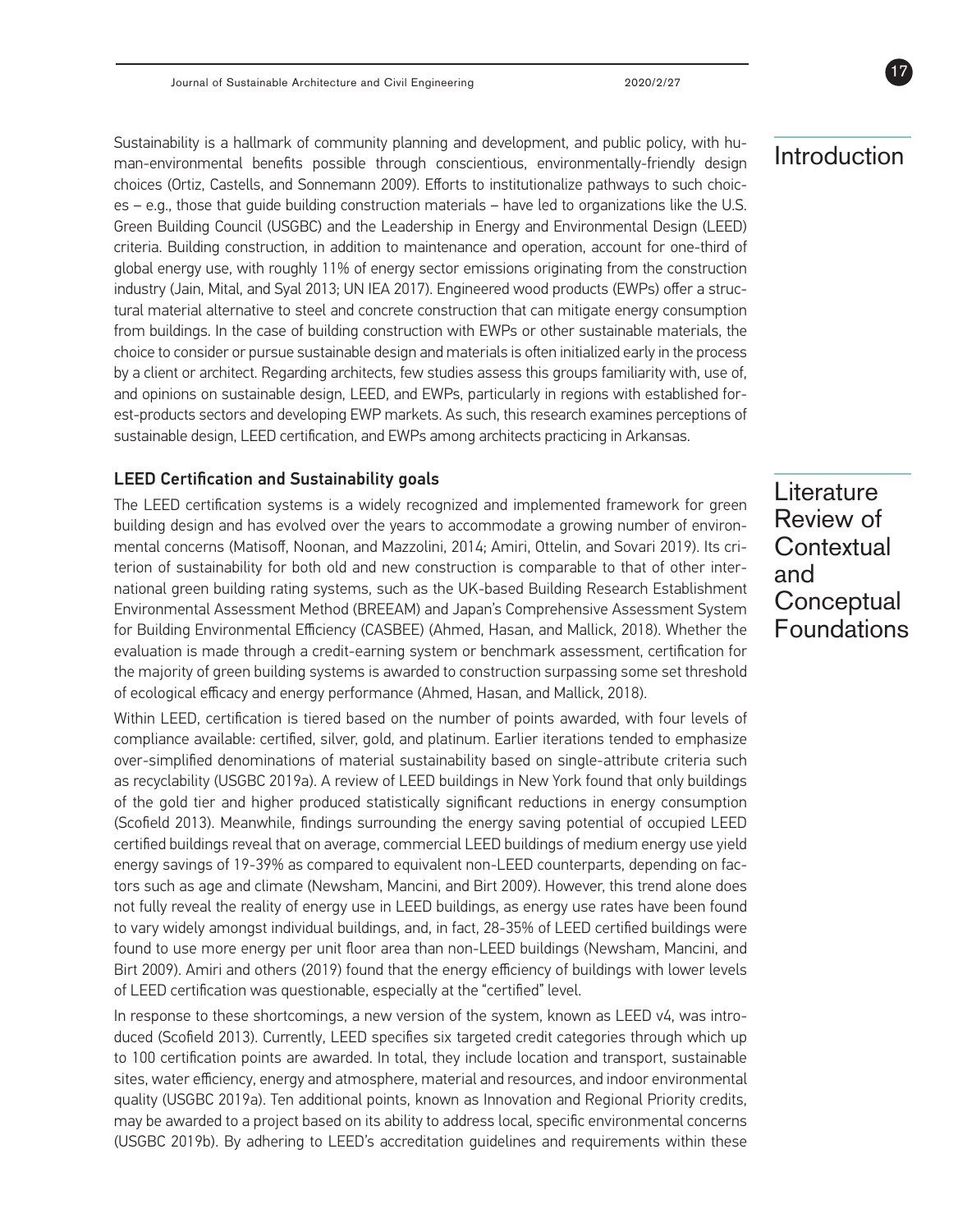credit categories, buildings can meet the *sustainability goals* (USGBC 2019a). Sustainability goals, referred to as Impact Categories, were developed as means of addressing the question of what a LEED building should accomplish (USGBC 2019b). In total, there are seven categories, each with its own set of indicators of compliance (Table 1).

### Table 1

The seven LEED Impact Categories with corresponding descriptions

18

| <b>LEED v4 Impact Category</b>                                                        | Description                                                                                                                                 |  |  |
|---------------------------------------------------------------------------------------|---------------------------------------------------------------------------------------------------------------------------------------------|--|--|
| Reverse Contribution to Global Climate<br>Change                                      | Reduce $CO2$ emissions associated with building opera-<br>tions, transportation, material use, water consumption,<br>and energy utilization |  |  |
| Enhance Individual Human Health and<br>Well-Being                                     | Improve comfort of building occupants and reduce expo-<br>sure to harmful element                                                           |  |  |
| <b>Protect and Restore Water Resources</b>                                            | Promote water conservation and water quality preserva-<br>tion. Preserve natural hydrological cycles                                        |  |  |
| Protect, Enhance and Restore Biodiversity and<br><b>Ecosystem Services</b>            | Improve habitat conservation opportunities, ecosystem<br>services, and species diversity on a local and global level                        |  |  |
| Promote Sustainable and Regenerative<br>Material Resource Cycles                      | Reduce negative environmental impacts produced by<br>raw material extraction through renewable material<br>life-cycles                      |  |  |
| Build a Greener Economy                                                               | Raise the value of green buildings and support green<br>industries through financial incentives                                             |  |  |
| Enhance Social Equity, Environmental Justice,<br>Community Health and Quality of Life | Create a strong sense of place and resilient living<br>communities. Promote human rights and environmental<br>justice                       |  |  |

### Engineered Wood Products

If sustainability is to be given a central position in community planning and development, a potential route to address traditional building design shortcomings is via emergent engineered wood products (EWPs). Engineered wood products provide performance and cost improvements over traditional sawn lumber (Van de Lindt et al. 2010). Cross-laminated timbers (CLT) are a rapidly emerging structural EWPs, and is an alternative to steel and concrete, due to their seismic resistance, elasticity, structural strength, and dimensional stability (Van de Lindt et al. 2010; Ritter, Skog, and Bergman 2011). The environmental benefits of CLT include improved use of natural resources, carbon storage, and ecosystem improvement (Ritter, Skog, and Bergman 2011).

### Sustainable Design and Architect Perspectives

Architects play a key role in the promotion sustainable design frameworks like LEED, particularly those that can increase sustainability and the use of forest products that benefit economies and ecosystems (O'Connor et al. 2004). Furthermore, the fact that LEED participation is voluntary on the part of architects and their clientele stresses that from interest, to design, to construction, the success of LEED is partially dependent on cognitive and experiential elements like attitudes, interests, experiences, and familiarity. As such, this research builds on the empirical basis of previous assessments of wood-products sector stakeholders and architects (Franzini, Toivonen, and Toppinen 2018; Mat'ová and Kaputa 2018) alongside a theoretical framework informed by attitude research and volitional behavior, e.g., the theory of planned behavior (TPB) (Ajzen 1991; Bysheim and Nyrud 2009), a conceptualization of direct experience (Heberlein 2012), and past work on familiarity (Hammitt 1979; Peterson and Vaske 2017; Oku and Fukamachi 2006).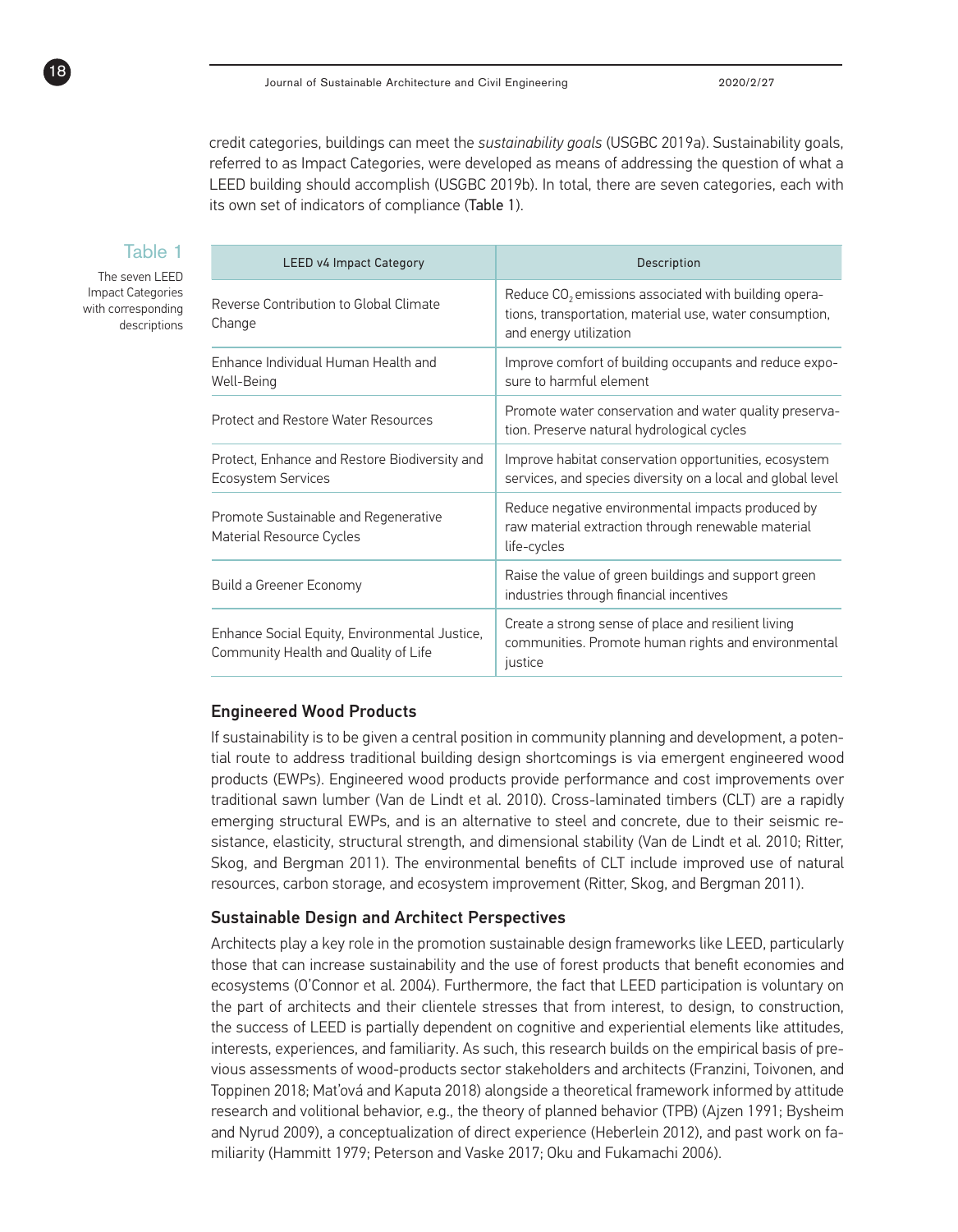19

### Attitudes

Attitudes represent an indispensable concept to assess an individual's positive-to-negative evaluation of a phenomenon, for example, a stakeholder's evaluation of local timber extraction (Allport 1935; Eagly and Chaiken 2007). In the context of sustainability and wood products, previous studies reveal positive evaluations of and attitude towards LEED and EWPs among architects, but not necessarily LEED among clientele (USGBC 2019b; Ross, Woxblom, and McCluskey 2010). For example, research conducted on members of the Triangle Chapter of the USGBC in North Carolina show that barriers to sustainable design stem from a reluctance on the part of developers and investors to commit to the initial higher costs of sustainable design, regardless of cost saving features associated with the long-term operation of green building (Knowles et al. 2011). In the context of EWPs, Bysheim and Nyrud (2009) found architects' attitude towards wood as a structural material was a significant predictor of their intention to use wood in construction. These studies and other, stress the importance of understanding attitude towards certain characteristics of sustainable building design and EWPs as essential information for these sectors to be successful. For example, Gosselin et al. (2017) found architects had a positive attitude towards wood's characteristic, "ease of use"; in contrast, "fire resistance" was associated with a negative attitude.

### Experience and Familiarity

Regular, direct experience can have a positive effect on intentions and subsequent behavior (Heberlein 2012). Similarly, familiarity is viewed as an important component of environmental sustainability preference (Hammitt 1979). A critical element of the LEED and EWPs context that is in line with this perspective is that few CLT structures exist in the United States, which limits opportunities for architects to gain first-hand experience and familiarity. Familiarity with CLT and other modern EWPs has been reported as low amongst architects across the United States. A 2015 study found that only 4.3% of responding architects were "very familiar" with CLT construction (Mallo and Espinoza 2015). Surveys of architectural firms indicated that 42.3% had learned of CLT through magazines and 20.3% through the internet (Mallo and Espinoza 2015). Only 17.5% gained primary information through professional conferences and workshops. As such, knowledge, experience, and familiarity regarding engineered wood products remains nascent among architects in the United States. (Mallo and Espinoza 2015). The research that does exist, on both LEED certification and EWPs, has largely been concentrated in regions outside the US South, such as the Pacific Northwest region. Aside from architects, general audiences also lack experience and familiarity with EWPs and expresses concern regarding both the safety of these structures in the event of fire and their environmental impacts (Larasatie et al. 2018; Gosselin et al. 2017). For example, when asked questions about their perceptions of wood use, general audiences tend to view wood construction as a contributor to deforestation. From this perspective, like architects, clients may have a varied attitudes, knowledge, and experience and familiarity with LEED and/or EWPs.

### Research Objectives

A dearth of literature exists that examines the views of architects within localized US regions that have substantial forest resources and timber markets, like those in the southeastern United States. Arkansas, for example, maintains significant forest resources and timber industry interests but little is known of architects' perspectives on LEED and EWPs. In anticipation of emergent opportunities for sustainable building design initiatives with EWPs, there is a need to focus on architects within this region to better understand their perspective. Accordingly, this study poses the following research questions:

- RQ1a. What level of familiarity/experience do Arkansas-based architects have with LEED certification?
- RQ1b. To what extent do Arkansas-based architects perceive their clients to have familiarity/experience with LEED?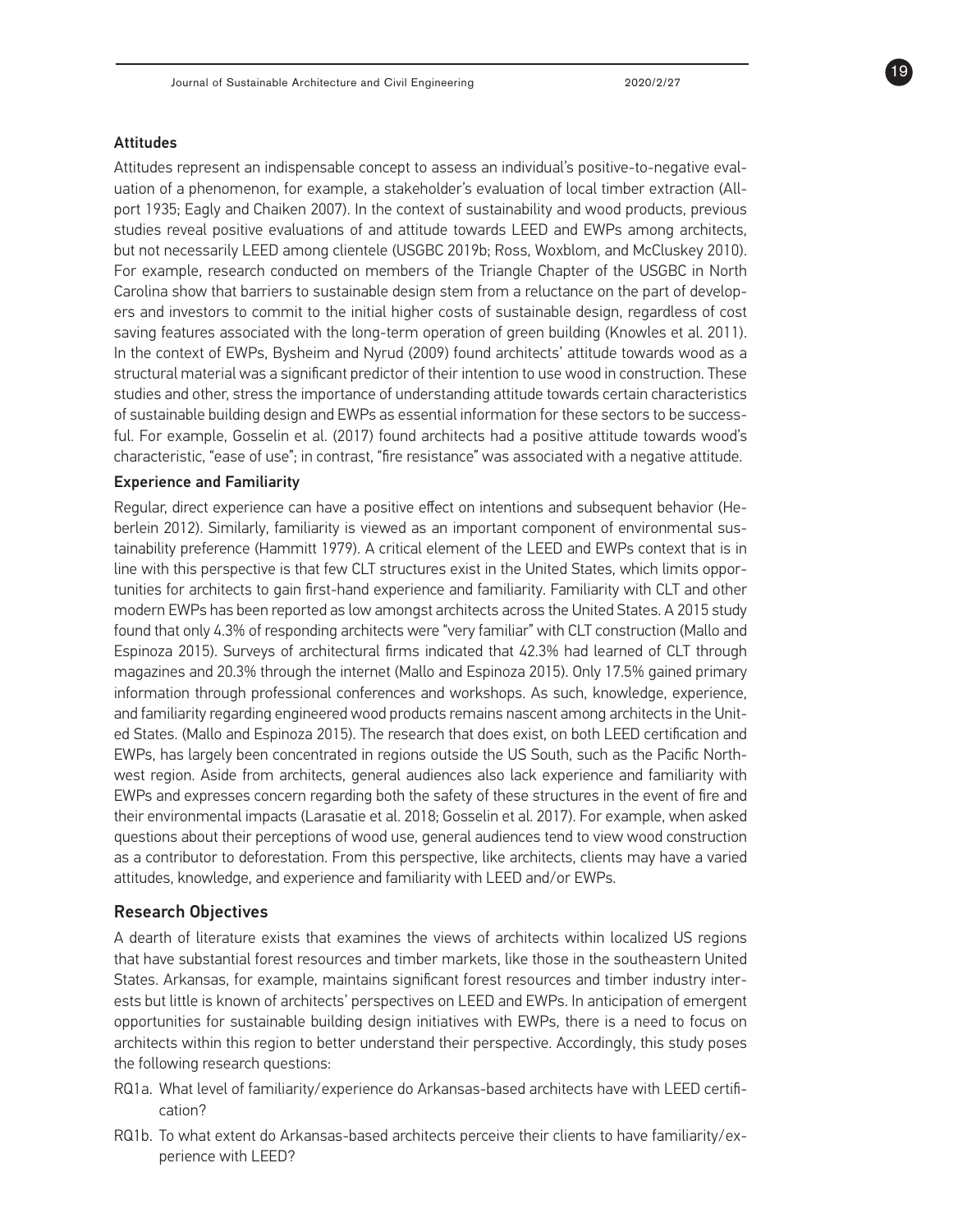- RQ2. What are Arkansas-based architects' attitudes towards LEED and LEED sustainability goals in the context building design?
- RQ3. What level of familiarity/experience do Arkansas-based architects have with EWPs?
- RQ4a. What are Arkansas-based architects' attitudes towards the characteristics of EWPs, in comparison to steel/concrete?
- RQ4b. What level of concerns with EWPs do Arkansas-based architects express?

### Study Context

**Methods** 

20

Structural wood use in the United States is highest in the western states and lowest in the south (Kozak and Cohen 1999). In Arkansas, to date, over 200 LEED certified buildings have been erected, but EWP use is minimal (USGBC 2019c). In 2019, the University of Arkansas' Fayetteville campus began construction of student dormitories that use prefabricated CLT panels imported from Europe (Black 2017). Other projects incorporating non-CLT wood products have been assembled within Arkansas to demonstrate the aesthetic value and cost-effectiveness of wood-framed construction. One example is El Dorado High School, which prominently features glue-laminated timber as both a structural and externally visible component. However, these few examples demonstrate the limited accessibility and high cost of projects incorporating CLTs. Yet, the southern US produces more than 50% of the nation's construction lumber (Howard and Jones 2013). Over the last 40 years, forests in the U.S. South have been accumulating biomass at a rate of more than 2 billion cubic feet for year since 1963 (Wear and Greis 2012). This increase in forest biomass is an opportunity for economic development and alleviate environmental concern of forest overstocking, which can have deleterious effects on forest health.

### Data Collection

To collect information from Arkansas-based architects, a questionnaire was developed that focused on sustainable building design, LEED certification and sustainability goals, and EWPs, including CLT. Question design followed previous studies that employed Likert-scales type items (Sutton 1998; Wastiels and Wouters 2012). Following an initial question formulation stage, a draft questionnaire was piloted and administered to four registered architects practicing in Arkansas to assess clarity and wording; results and feedback were incorporated into the final questionnaire. The final version of the questionnaire was approved by the University of Arkansas at Monticello Institution Review Board (FNR 1-185).

The study population was architects holding a membership with the Arkansas chapter of the American Institute of Architects (AIA). To reach this target group, we contacted organizational leadership to facilitate member participation. The resulting sample frame consisted of all active, registered AIA members (n = 589). The AIA distributed a questionnaire link via their electronic mailing list, with each recipient provided access to the questionnaire hosted by Qualtrics. Data collection occurred between June and August 2018. Following the initial invitation to participate, a reminder email was distributed to the sample approximately every two-weeks until no new responses were obtained. After data collection, data were cleaned in accordance with standard survey practices (Ruel, Wagner, and Gillespie 2015; Vaske 2008).

### **Measures**

To assess what level of familiarity and experience Arkansas-based architects have with LEED certification, one Likert-scale type question asked, "Are you interested in LEED compliant building design?" (1 = yes, 2 = no, 3 = somewhat); and four questions asked, "What levels of LEED certification did you apply for [your building designs receive] before [after] 2014?" (1 = certified, 2 = silver,  $3 =$  gold,  $4 =$  platinum,  $5 =$  none). To assess the extent to which Arkansas-based architects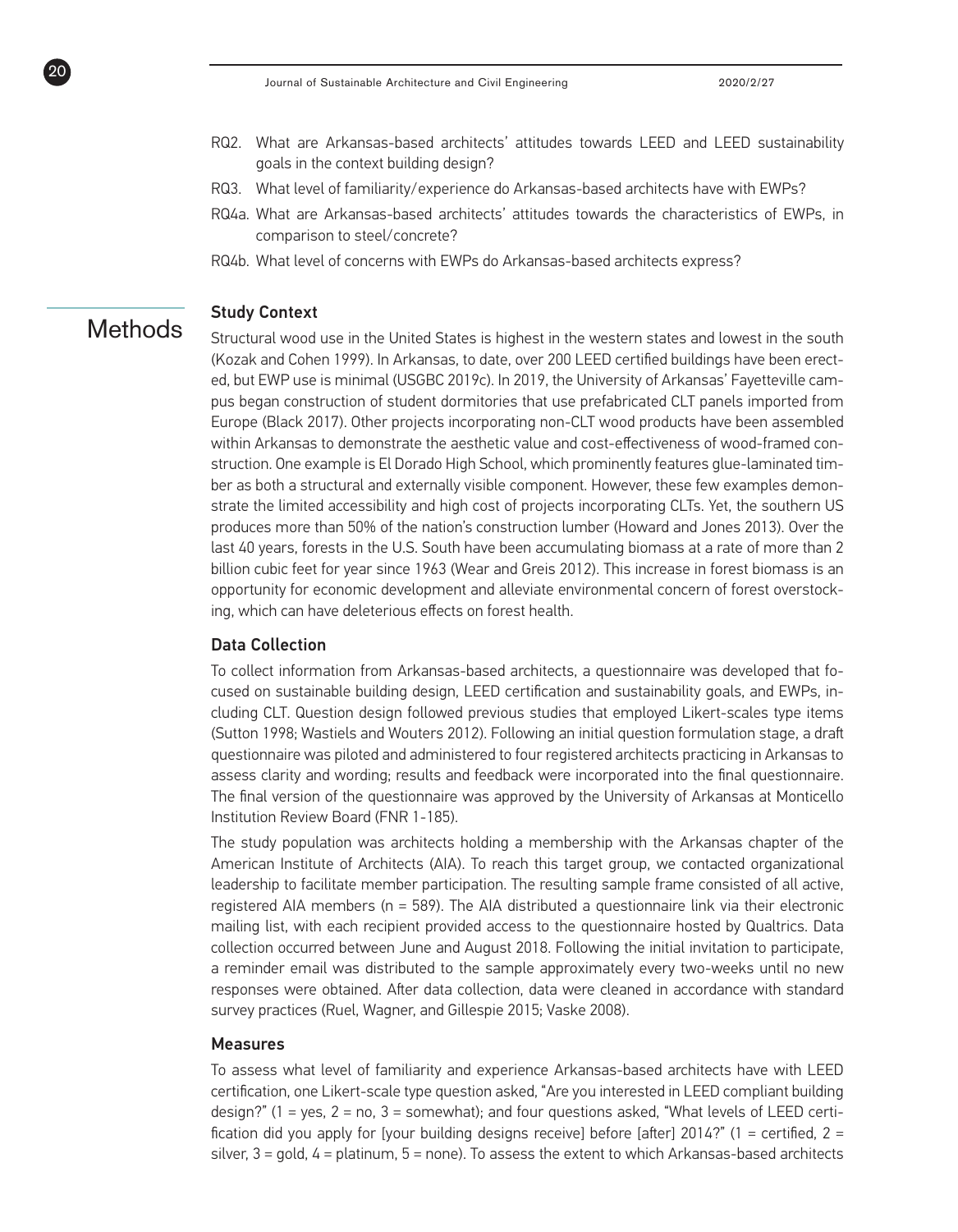perceive their clients to have familiarity/experience with LEED, two questions asked, "Are your clients interested in LEED compliant building design" (1 = yes, 2 = no, 3 = somewhat); and "Have you developed LEED compliant building designs for a client"  $(1 = yes, 2 = no)$ .

To gauge opinions on the seven sustainability goals derived from LEED v4 Impact Categories, participants were asked, "How important a consideration are these sustainability goals to you when designing a building?" (1 = not at all important, 5 = extremely important). The LEED v4 Impact Categories summarize intended outcomes of any LEED project. These goals include: "reverse contribution to global climate change", "enhance individual human health and well-being", "protect and restore water resources", "protect, enhance, and restore biodiversity and ecosystem services", "promote sustainable and regenerative material resources cycles", "build a greener economy", and "enhance social equity, environmental justice, and community quality of life" (Owens, Rohloff, and Rosenberg 2013). For the purposes of this questionnaire, the wording of these seven sustainability goals derived from these Impact Categories were modified to improve clarity and specificity (Table 2).

|   | <b>LEED v4 Impact Category</b>                                                        | <b>Sustainability Goal</b>                                                          |  |  |
|---|---------------------------------------------------------------------------------------|-------------------------------------------------------------------------------------|--|--|
|   | Reverse Contribution to Global Climate Change                                         | Mitigating Global climate change                                                    |  |  |
| 2 | Enhance Individual Human Health and Well-Being                                        | Improving human health and well-being                                               |  |  |
| 3 | Protect and Restore Water Resources                                                   | Protecting, conserving, and restoring water<br>resources                            |  |  |
| 4 | Protect, Enhance and Restore Biodiversity and<br><b>Ecosystem Services</b>            | Protecting and restoring natural ecosystems and<br>biodiversity                     |  |  |
| 5 | Promote Sustainable and Regenerative Material<br>Resource Cycles                      | Increasing use of renewable/recyclable materials<br>to reduce environmental impacts |  |  |
| 6 | Build a Greener Economy                                                               | Building an economy that reduces environmental<br>risks and ecological scarcities   |  |  |
| 7 | Enhance Social Equity, Environmental Justice,<br>Community Health and Quality of Life | Creating a strong sense of place that is socially<br>and environmentally inclusive  |  |  |

# Table 2

Comparison of LEED v4's Impact Categories and the sustainability goals in the questionnaire presented to Arkansas architects

21

Next, to examine Arkansas-based architects' attitude towards LEED and LEED sustainability goals (derived from LEED v4 Impact Categories) in the context building design, one semantic differential scale questions asked, "Overall, how would you rate your experience(s) with the LEED certification system" (1 = extremely negative, 5 = extremely positive).

To assess levels of familiarity and experience with EWPs, two questions asked, "Prior to this survey, how familiar were you with these wood products?"  $(1 = not at all, 5 = a great deal)$  and "Have you used these wood products in your building designs?" (1 = yes, 2 = no). Attitude towards EWP was first assessed by asking participants, "How well do engineered wood products—like laminated beams and cross-laminated timber—perform in the face of natural forces in comparison to steel and concrete construction?" (1 = much worse, 5 = much better).

Next, participants were asked their opinion of EWP performance under select natural conditions (fire, earthquake, flooding, tornado, and seasonal climate cycles) compared to steel/concrete, i.e., "How important a consideration are these sustainability goals to you when you use engineered wood products (or considering using them) in your building design?" (1 = not at all important, 5 = extremely important).

Finally, to examine what level of concern Arkansas-based architects express towards EWPs factors (in terms of safety, durability, client acceptance, cost/price, assembly complication, aesthetic

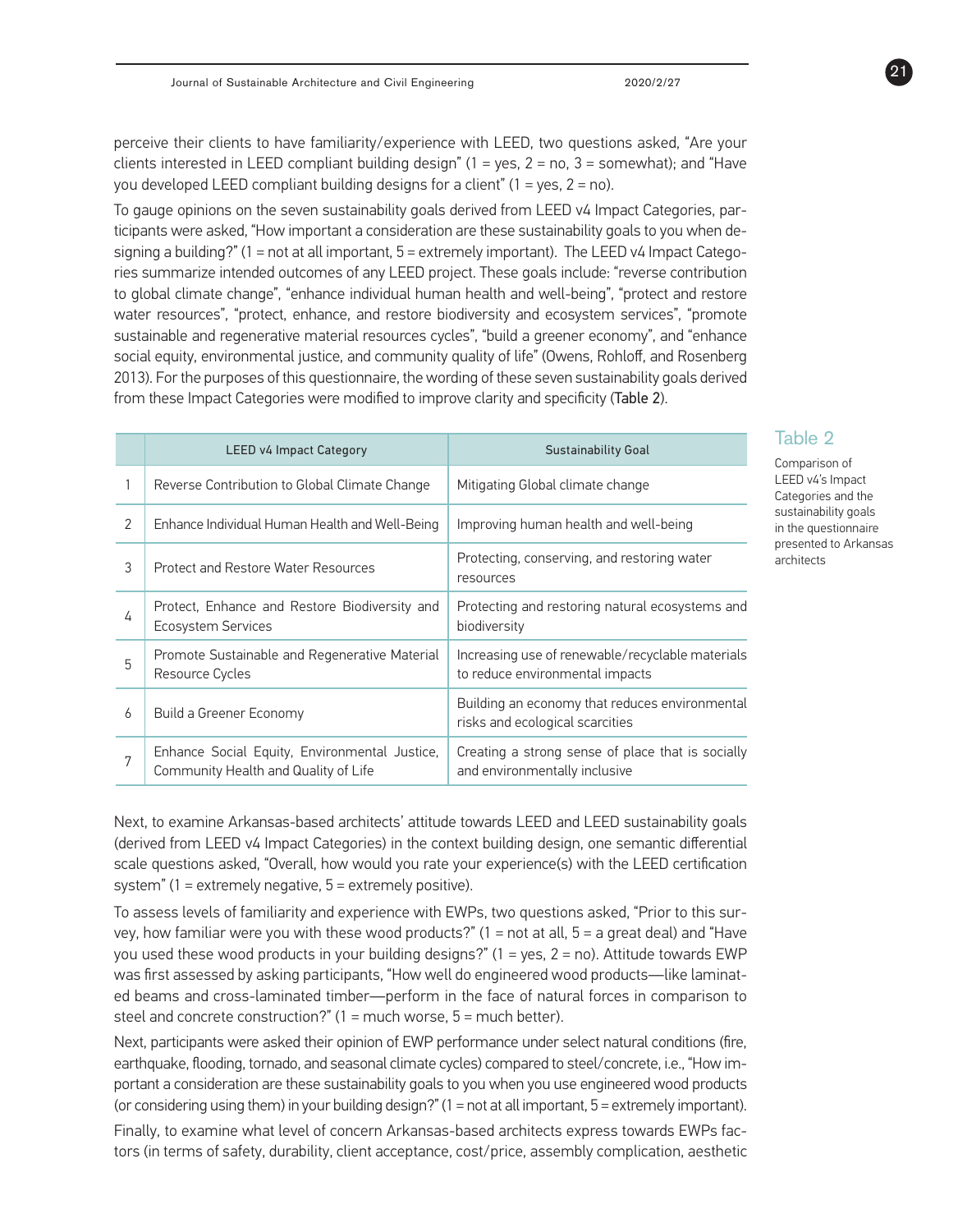value, environmental impacts, availability/sourcing, and prestige), participants were asked, "To what extent do these considerations limit your use of engineered wood products in your building designs" (1 = not at all, 5 = a great deal). The last section of the survey instrument asked standard sociodemographic questions.

### Analysis

Standard descriptive statistics were generated for data exploration and initial summary of responses. Non-response bias was tested by using late responses as a proxy for non-respondents to test for non-response bias (Ruel, Wagner, and Gillespie 2015). T-tests were used to compare early- and late-responses for significant differences using α=0.05. The next stage of analysis involved a series of single factor analysis of variance (ANOVA). This allowed for comparisons to be drawn between categories for multi-faceted questions. With this, it was possible to determine whether significant differences existed between these categories. Mean scores were compared with a Tukey's test. A series of paired two-sample t-tests were also used to compare the sample means for architect and client interest in LEED and paired questions involving the seven LEED sustainability goals with regards to design only and design with engineered wood products.

# **Results**

22

In total, 88 responses were received for the questionnaire. However, four answer sets were discarded due to a lack of any response on questions. Out of the remaining 84 responses, 67 were entirely complete and 17 were partially complete. Using the American Association for Public Opinion Research (AAPOR) outcome rate calculator (AAPOR 2016), we calculated a response rate of 14.3%. The average time on this questionnaire was 7 minutes and 26 seconds. Response rates of similar surveys of architects (Bysheim and Nyrud 2009; Wear and Greis 2012) were between 11.6 and 21.4 percent. In all 19 questions, no significant differences were found between early and late responders, inferring a lack of non-response bias. Of the respondents, 76.8% were male and 23.2% female. A majority of 89.7% self-identified as white. Black or African American respondents made up 2.9% of the sample group, and 7.6% identified their race as "other". Additionally, 55.7% of respondents stated they were not a member of the US Green Building Council, while 44.3% indicated that they were.

When asked to report the highest level of education attained, 75% of respondents indicated a bachelor's degree as their answer. A smaller percentage of 23.5% have received a master's degree, and 1.5% have graduate at the PhD level. Additionally, at 71%, a large majority of respondents indicated that their highest educational degree was received at the University of Arkansas.

Results indicated that architects held some interest in LEED certification, with 67.9% affirming an interest in the program. They were also asked to evaluate the interests of their clients. Architects perceive that their clients possess less interest in LEED, with 59.5% stating that their clients were only somewhat interested. A paired two-sample t-test revealed that architects reported significantly greater interest in LEED certification for themselves than what they feel their clients hold ("architects"; x− = 1.7, S = 0.5… "clients"; x− = 1.0, S=0.6… "t-test"; t(9.9)… "p value"; p<0.05).

Within the sample group, 67.5% of architects affirmed they had previously developed LEED-compliant designs, while 32.5% had not. Amongst those respondents that had designed for LEED, 7.5% had not received certification prior to 2014, the year in which LEED v4 was introduced. Conversely, 27.5% of respondents have not received LEED certification for any project developed after 2014.

Of those that applied prior to 2014, a combined 38.3% received either the gold or platinum rating for a submitted design. For versions of LEED preceding v4, only designs at these levels are considered substantially efficient in terms of energy use and renewability (Scofield 2013). Following 2014 and the introduction of v4, 23.6% of architects who had successfully applied for certification received the gold and platinum ratings.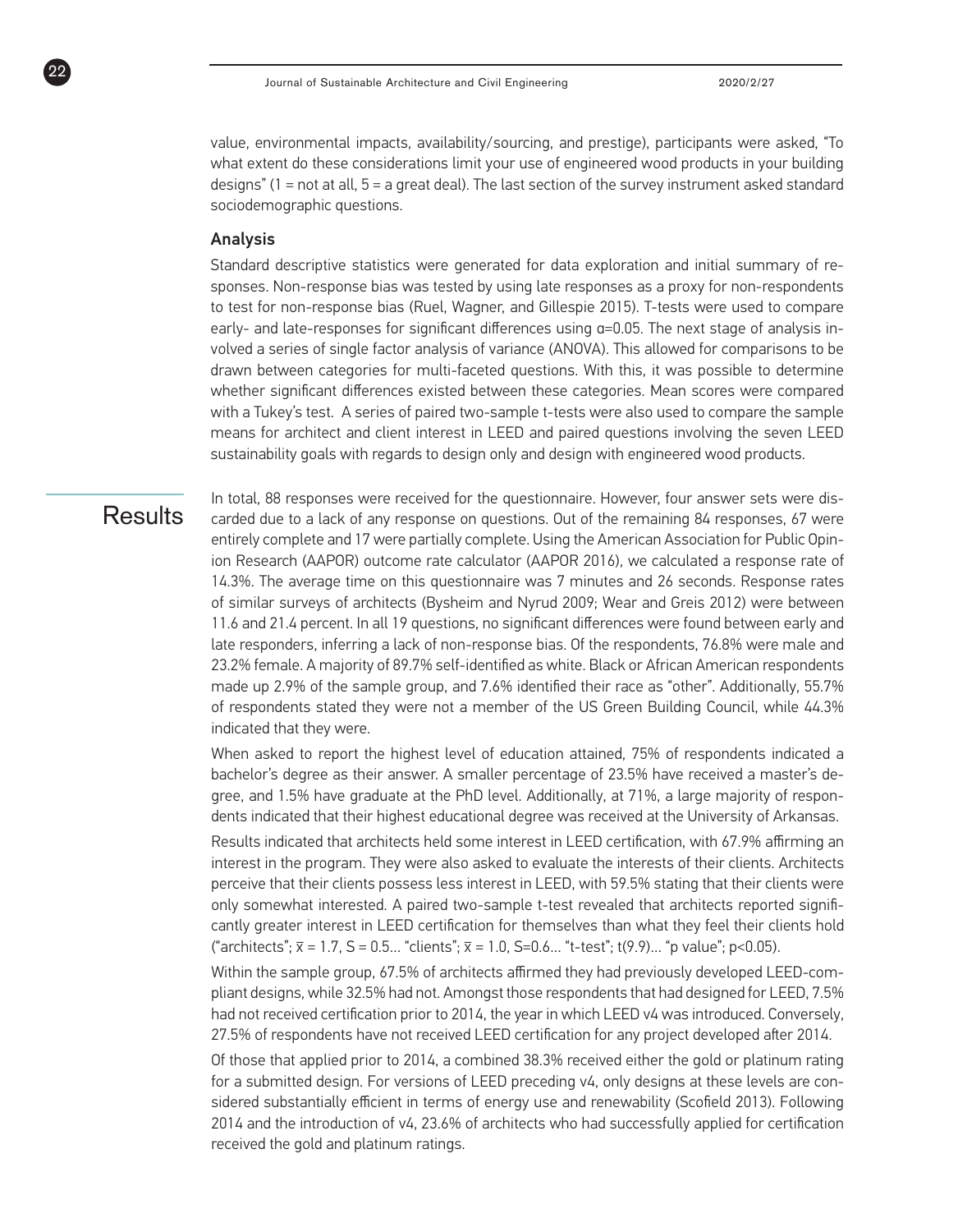Journal of Sustainable Architecture and Civil Engineering 2020/2/27

| Age                        | Respondents              |  |  |  |
|----------------------------|--------------------------|--|--|--|
| $18 - 24$                  | $\overline{\phantom{a}}$ |  |  |  |
| $25 - 35$                  | 13                       |  |  |  |
| $36 - 44$                  | 24                       |  |  |  |
| 45-54                      | 15                       |  |  |  |
| 55-64                      | 8                        |  |  |  |
| $65+$                      | 8                        |  |  |  |
| Highest level of education | Respondents              |  |  |  |
| Bachelor's degree          | 51                       |  |  |  |
| Master's degree            | 16                       |  |  |  |
| PhD                        | 1                        |  |  |  |

### Table 3

Reported demographic data of AIA Arkansas registered architects. Respondents reported on age and education level

In regards to the reported importance of sustainability goals in relation to building design, improving human health and well-being received the highest mean score, while mitigating global climate change ("improving human health and well-being";  $\bar{x} = 4.4$ , SD = 0.7... "mitigating global climate change"; x− = 3.7, SD = 1.2) received the lowest. Based on 1-way ANOVA results, a significant difference was present amongst the mean scores. Results of the Tukey's means test indicate that the sustainability goal surrounding human health significantly differs from mitigating climate change and building an economy that reduces environmental risks and ecological scarcities (Fig. 1).



## Fig. 1

Ranked mean importance of LEED derived sustainability goals by AIA architects in Arkansas in 2018

Error bars represent 1 standard error. Categories with different letter subscripts are significantly different (a= 0.05)

When rational ration ration ration to engineer of the importance work the highest score, while "mitigating global climate change" once again received the lowest score ("increasing use of renewable/recyclable materials";  $\bar{x}$  = 3.9, SD = 0.8... "mitigating global climate  $\frac{3}{5}$  SD = 1.2). ANOVA indicated a difference in the means, and Tukey's ence test (a=0.05) determined that the score related to "renewable material use", "sense of place", stoot able that we are the sense of place to "for place", "individual use", "is -and "improving human health and wellbeing" differed significantly from ratings assigned to "miti change";  $\bar{x}$  = 3.3, SD = 1.2). ANOVA indicated a difference in the means, and Tukey's means differgating global climate change" (**Fig. 2**). When rating the importance of sustainability goals in relation to engineered wood product use, "increasing use of renewable/recyclable materials to reduce environmental impacts" received

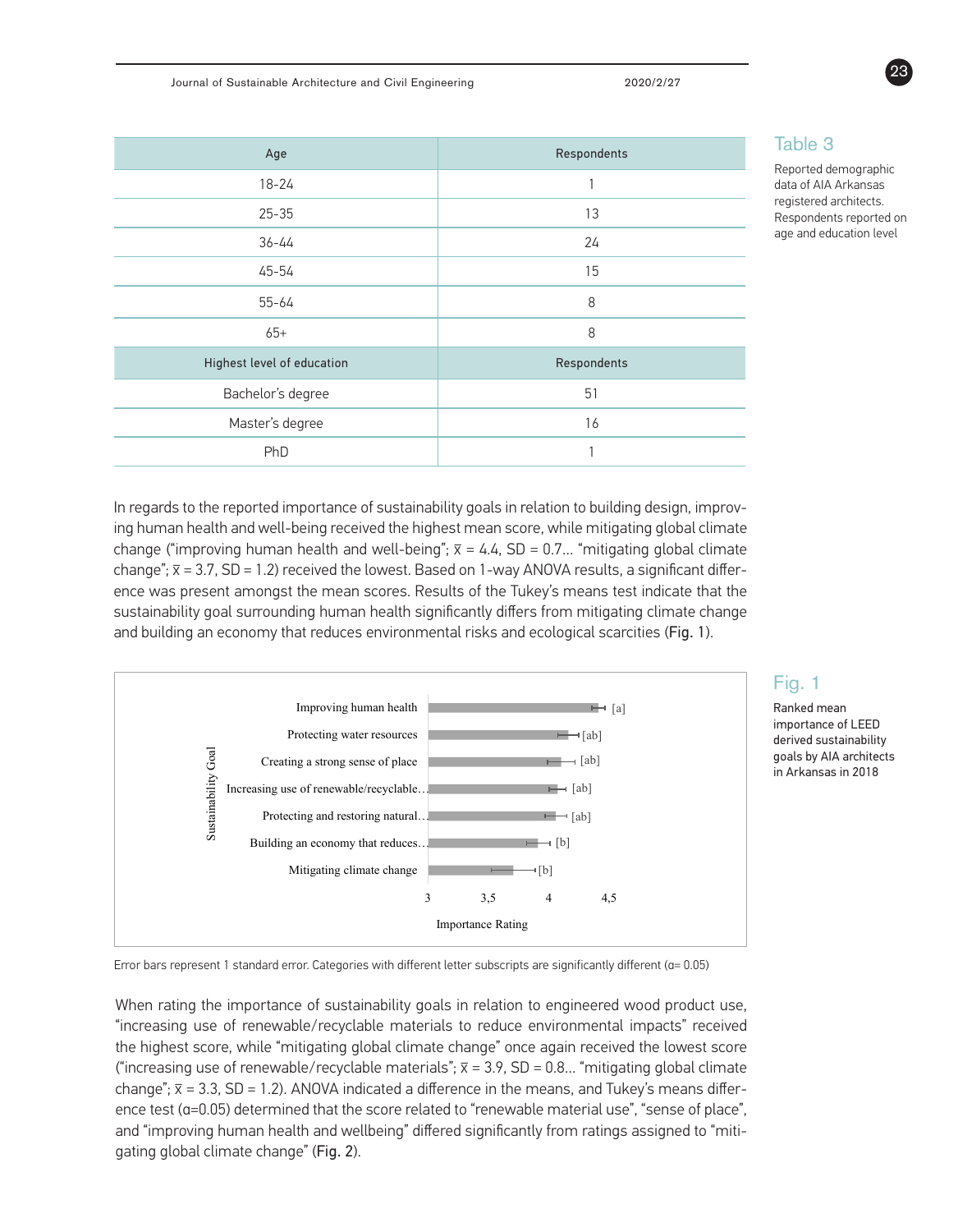### Fig. 2 Ranked mean importance of

sustainability goals as they relate to the use of engineered wood products by architects in Arkansas, 2018



Black bars are used to indicate the standard error of each category. Categories with different letter subscripts are significantly different ( $\alpha$  = 0.05) indicate the standard error of each category. Categories with different letter subscript

Next, the mean importance ratings issued to each sustainability goal were compared between general building design and building design using engineered wood products. For these t-tests, signifwere maning assign and a maning assign analog suggests of the experiment of answers of these, significant differences were found to exist between all but one paired set of answers: 1) Mitigating global climate change (p<0.05), 2) Improving human health and well-being (p<0.05), 3) Protecting, conserving and restoring water resources (p<0.05), 4) Protecting and restoring natural ecosystems and biodiversity (p = 0.00), 5) Increasing use of renewable/recyclable materials to reduce environmental impacts (p = 0.06), 6) Building an economy that reduces environmental risks and ecological scarcities  $(p = 0.01)$ , 7) Creating a strong sense of place that is socially and environmentally inclusive (p = 0.01). No difference could be detected for the "increasing use of renewable/recyclable materials to reduce environmental impacts" goal. For every other goal category, mean importance ratings provided by architects were significantly lower when considering the use of engineered wood products (Table 4). were found to exist between all but one paired set of answers: 1) Miti l), 5) Increasing use of renewable/recyclable materials to reduce enviro  $i$ gnificantly lower when considering the use of engineered wood produ water resources (p<0.05), 4) Protecting and restoring natural ecosyst ing a strong sense or place that is socially and environmentally inclus

|                                                                                     | Mean Importance Rating |                 | <b>Standard Frror</b>  |                 |         |
|-------------------------------------------------------------------------------------|------------------------|-----------------|------------------------|-----------------|---------|
| <b>Sustainability Goal</b>                                                          | <b>Building Design</b> | <b>Wood Use</b> | <b>Building Design</b> | <b>Wood Use</b> | P-Value |
| Mitigating Global climate change                                                    | 3.71                   | 3.26            | 0.181                  | 0.169           | 0.0004  |
| Improving human health and well-being                                               | 4.41                   | 3.82            | 0.055                  | 0.126           | < 0.000 |
| Protecting, conserving, and restoring<br>water resources                            | 4.16                   | 3.50            | 0.085                  | 0.139           | < 0.000 |
| Protecting and restoring natural eco-<br>systems and biodiversity                   | 4.06                   | 3.69            | 0.090                  | 0.120           | 0.0028  |
| Increasing use of renewable/recyclable<br>materials to reduce environmental impacts | 4.07                   | 3.88            | 0.070                  | 0.078           | 0.0628  |
| Building an economy that reduces envi-<br>ronmental risks and ecological scarcities | 3.91                   | 3.60            | 0.097                  | 0.127           | 0.0156  |
| Creating a strong sense of place that is<br>socially and environmentally inclusive  | 4.10                   | 3.84            | 0.113                  | 0.151           | 0.0132  |

Mean ratings for each sustainability goal are provided under both the building design and wood use categories. P-values are provided to indicate significant differences between means

### Table 4

Comparison of mean importance ratings of sustainability goals in relation to building design and the use of engineered wood products by architects in Arkansas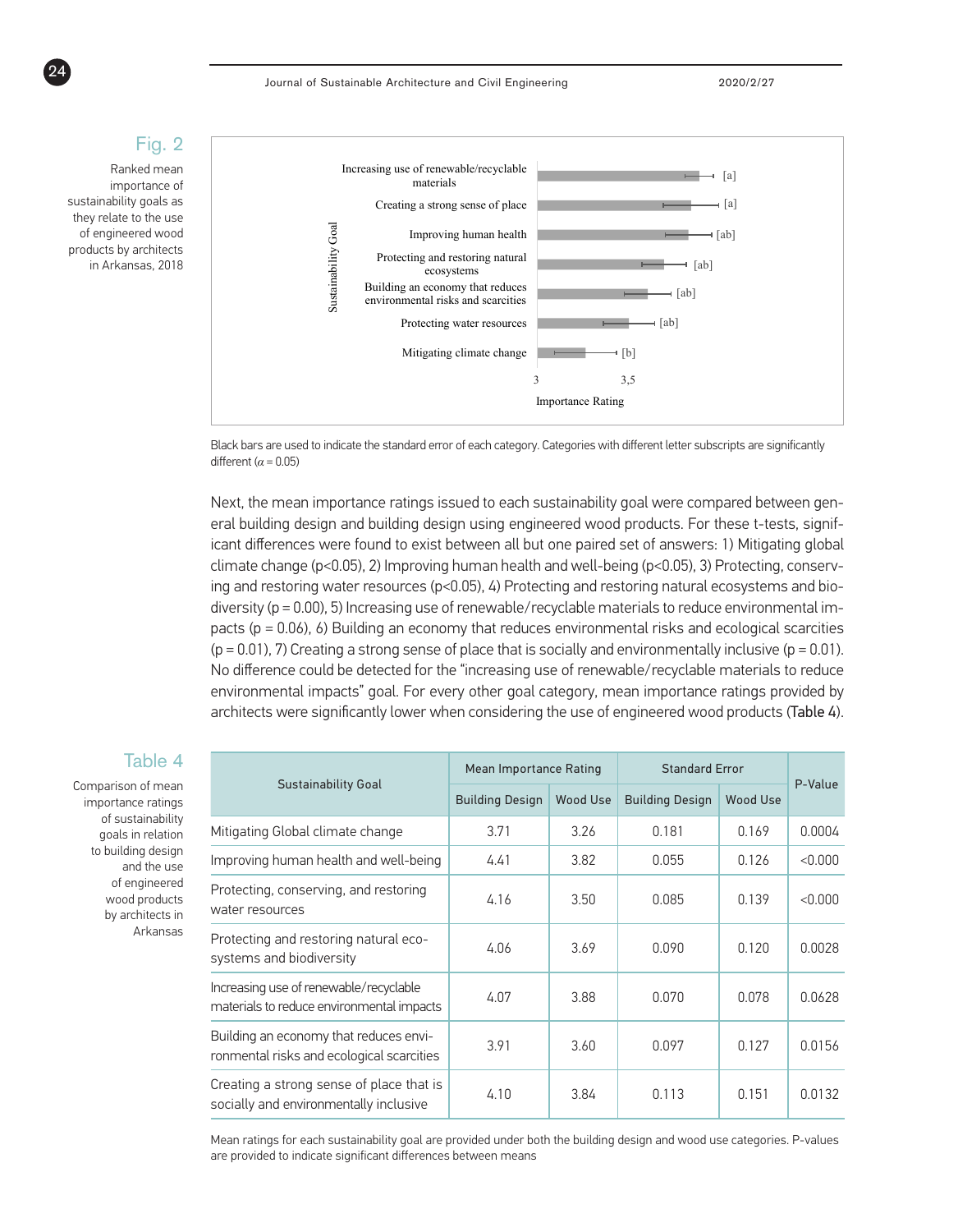Architects' familiarity with four specific engineered wood products: plywood panels, glue-laminated timber, cross-laminated timber (CLT), and dowel-laminated timber (DLT) is shown in Fig. 3. From 77 responses, it was concluded that architects hold a significantly greater familiarity with plywood panels and glue-laminated timber over CLT and DLT. Of all the products, DLT received the lowest score of familiarity ("plywood panels"; x− = 4.2, SD = 0.9… "glue-laminated timber"; x<sup>-</sup> = 4.1, SD = 0.9... "CLT"; x<sup>-</sup> = 3.3, SD = 1.0... "DLT"; x<sup>-</sup> = 2.4, SD = 1.1... "p value"; p<0.05).



# Fig. 3

Mean reported familiarity of engineered wood products amongst architects in Arkansas, 2018

Black bars indicate standard error. Categories with different letter subscripts are significantly different ( $\alpha$  = 0.05)

ord differ significantly. CLT and DLT were reported to have been used by 20.8% and 7.8% of re- $\frac{1}{2}$  and  $\frac{1}{2}$  or  $\frac{1}{2}$  and  $\frac{1}{2}$  both directed from at lowest use rating ("plywood panels";  $x^-$  = 0.8, SD = 0.4… "glue-laminated timber";  $x^-$  = 0.9, SD = glue-laminated timber into a previous design. Mean usage rates for these two products did  $0.21$ . SD = 0.4... "DLT": x<sup>-</sup> = 0 *different (α= 0.05).* Architects have incorporated engineered wood products into their building designs. Out of the found to be considerably lower than plywood panels or glue-laminated timber. DLT received the mediate, respectively. The use of CLT and DLT both differed from all other products and was spondents, respectively. The use of CLT and DLT both differed from all other products and was 0.3… "CLT";  $x^- = 0.21$ , SD = 0.4… "DLT";  $x^- = 0.08$ , SD = 0.3) (Fig. 4). The contract of the complete the complete the complete the complete the complete the complete the complete the<br>The respondents, 83.1% affirmed their use of plywood panels, while 89.6% had incorporated



### Fig. 4

Mean usage of engineered wood products in architectural designs amongst architects in Arkansas, 2018

Black bars indicate standard error. Categories with different letter subscripts are significantly different ( $a$  = 0.05) *Arkansas, 2018. Black bars indicate standard error. Categories with different letter subscripts are* 

prestige was reported as having the lowest degree of impact, and significantly differed from all other categories The limiting factors of greatest impact included cost/price, availability/sourcing, durability, and client acceptance. Cost/price and availability/sourcing were found to differ significantly from environmental impacts, safety, and prestige ("cost/price";  $\bar{x} = 4.2$ , SD = 1.0... "availability/sourcing";  $\bar{x}$  = 3.9, SD = 1.1... "durability";  $\bar{x}$  = 3.8, SD = 1.0... "client acceptance";  $\bar{x}$  =3.8, SD = 1.2... "assembly  $\frac{1}{2}$  and presets ( $\frac{1}{2}$ ,  $\frac{1}{2}$ ,  $\frac{1}{2}$ ,  $\frac{1}{2}$ ,  $\frac{1}{2}$ ,  $\frac{1}{2}$ ,  $\frac{1}{2}$ ,  $\frac{1}{2}$ ,  $\frac{1}{2}$ ,  $\frac{1}{2}$ ,  $\frac{1}{2}$ ,  $\frac{1}{2}$ ,  $\frac{1}{2}$ ,  $\frac{1}{2}$ ,  $\frac{1}{2}$ ,  $\frac{1}{2}$ ,  $\frac{1}{2}$ ,  $\frac{1}{2}$ , complication";  $\bar{x}$  = 3.6, SD = 1.1... "aesthetic value";  $\bar{x}$  = 3.6, SD = 1.2... "environmental impacts";

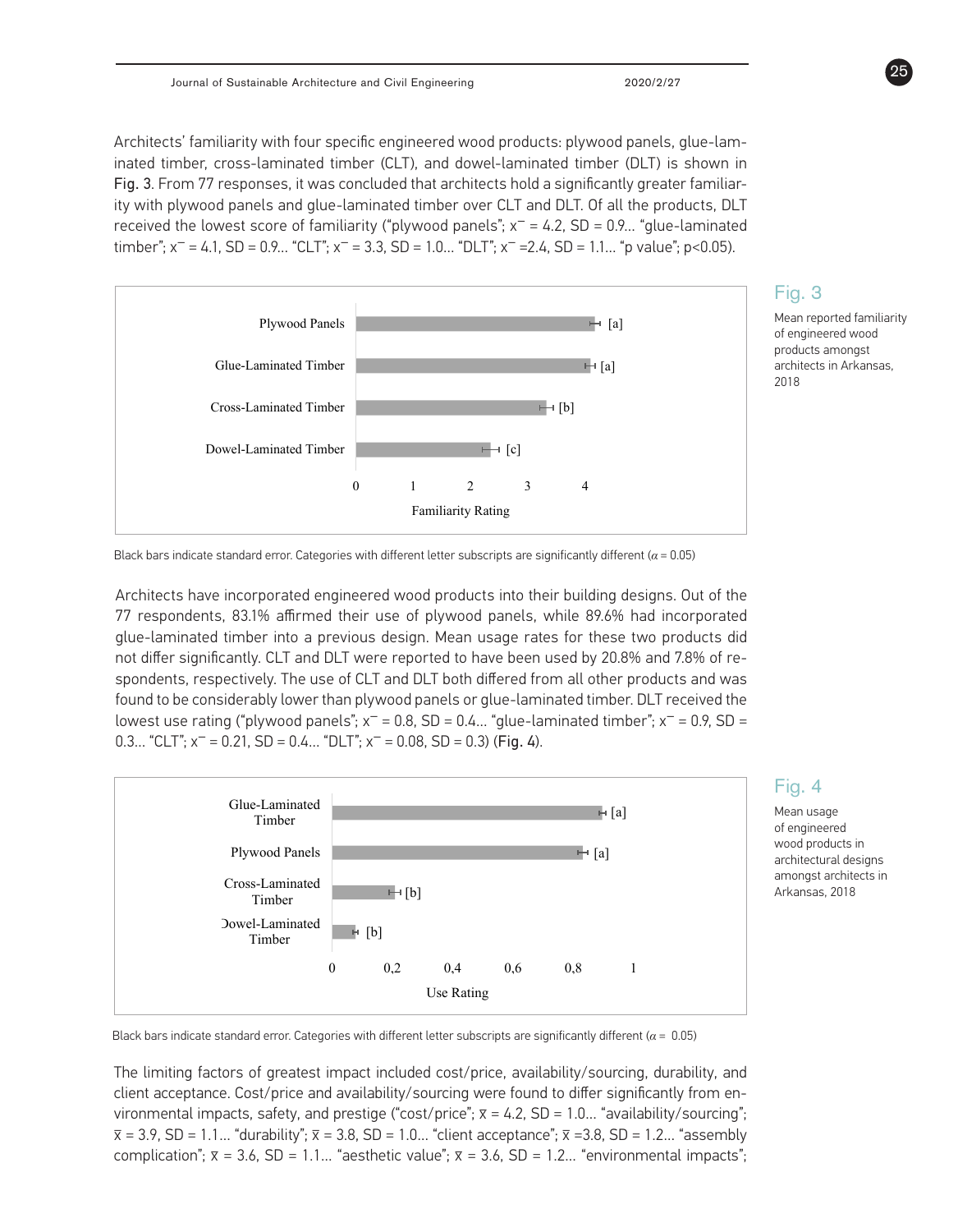x − = 3.2, SD = 1.1… "safety"; x− = 3.2, SD = 1.3… "prestige" = x− = 2.0, SD = 1.2… "p value"; p<0.05).The former categories were ranked as having the greatest ability to limit wood product use, while the latter factors were of lesser impact. Out of all factors, prestige was reported as having the lowest degree of impact, and significantly differed from all other categories (Fig. 5).

Seventy respondents supplied an answer to this question of EWP performance compared to steel and concrete. The mean scores were determined for fire, earthquake, flooding, tornado, and seasonal climate cycles ("fire";  $\bar{x}$  = 0.2, SD = 1.0… "earthquake";  $\bar{x}$  = 0.5, SD = 0.8… "flooding";  $\bar{x}$  = -0.5, SD = 0.9… "tornado" =  $\bar{x}$  = -0.2, SD = 0.9... "seasonal climate cycles";  $\bar{x}$  = 0.1, SD = 1.0... "p value"; p<0.05).

Responses differed significantly from 0 for the performance of engineered wood products when exposed to earthquakes, fire, tornados, and flooding. No difference was detected for seasonal climate cycles. Engineered wood product performance under earthquake conditions was rated the highest, while flood performance received the lowest score. Based on ANOVA, the performance ratings for earthquake was significantly different from seasonal climate cycles, tornado, and flooding (Fig. 6).

Comparing responses regarding concerns and limitations associated with engineered wood actually and the stated use of those products allows and exploration of the real impact of those concerns. Flooding was the natural force most likely inhibit the wood use due to its low performance rating amongst architects (Fig. 6), and similarly concluded that cost/price was the limiting factor most likely to influence use (Fig. 5).



Black bars indicate standard error. Categories with different letter subscripts are significantly different ( $\alpha$  = 0.05)



# Fig. 6

Mean performance ratings of engineered wood products relative to steel and concrete construction by architects in Arkansas

26

Black bars indicate standard error. Categories with different letter subscripts are significantly different ( $\alpha$  = 0.05)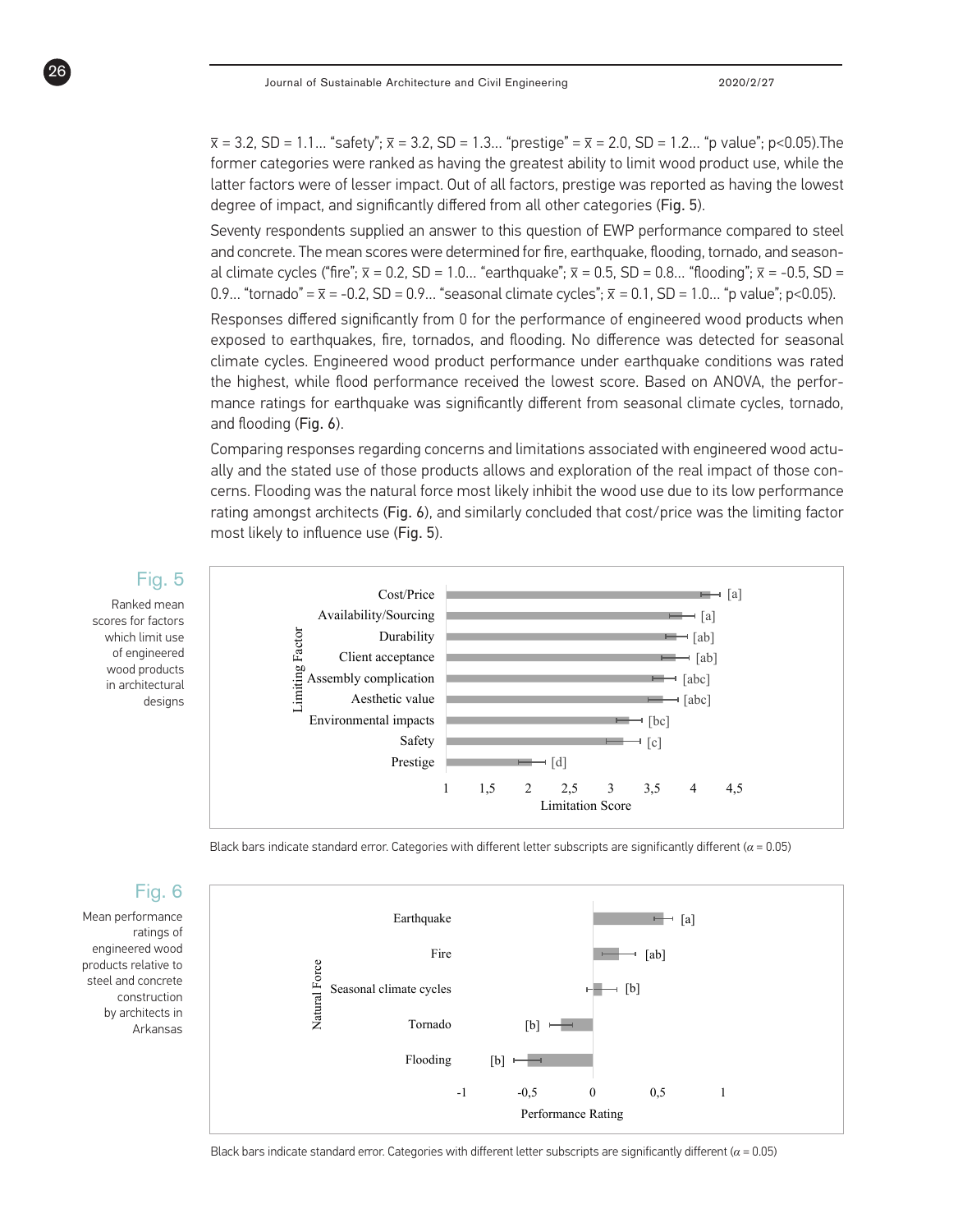Familiarity and Experience with LEED Certification?<br>Respondents were largely both interested in and engaged with the LEED certification program, with roughly two thirds of respondents indicating prior participation. This suggests that concepts such as sustainable design and green building certification have already gained a degree of traction within the state of Arkansas. However, AIA Architects also believe that their clientele were significantly less interest in LEED certification than the architects themselves. This may represent a barrier to a more consistent and widespread application of the LEED program, as paying clients ultimately retain control over major design decisions. Architects, however, can serve as an essential component to promoting the benefits of green design and thus generate interest from their clients. Addressing the concerns and priorities held by architects interested in environmental design, especially in relation to engineered wood products can promote the recognition of EWPs as environmentally sustainable design elements.

### Attitude Towards LEED and Sustainability goals

Out of the seven sustainability goals derived from the LEED v4's Impact Categories, improving human health and wellbeing was rated as being the most important. To promote LEED within the region, it will likely be necessary to emphasize the positive effects that green design has on factors such as the physical and mental health of occupants. To that end, previous research has uncovered a link between certified green buildings and improved respiratory health, as well as a reduction in self-reported stress and depression amongst occupants of LEED certified buildings (O'Connor et al. 2004).

In addition to improving human wellbeing, the sustainability goal of protecting water resources was also amongst those rated highly by respondents. With LEED v4's heightened focus on renewable material cycles and wood use, ecosystem benefits deriving from sustainable forest management, such as water quality improvement, could be presented to architects as a highlight of green building certification and sustainably produced CLT.

Respondents appear mindful of the environmental impacts associated with their designs, and thus it will be important to demonstrate the sustainable practices which contribute to CLT and other engineered wood products. It is understood that timber sequesters atmospheric carbon, while regular harvests allow newly regenerated forest stands to continue removing it through the processes of growth and respiration (Fell 2011) In one case, a cradle to gate life cycle analysis on glue-laminated timbers produced in the US Southeast showed that every cubic meter of glue-laminated material had a sequestered a net  $1,083$  kg of  $CO<sub>2</sub>$  (Bergman and Bowe 2011).

Despite this, architects within Arkansas appear to believe that engineered wood products are less capable of promoting the sustainability goals of "protecting and restoring natural ecosystems and biodiversity" and "protecting, conserving, and restoring water resources". This may indicate that architects remained concerned about wood construction's contribution to deforestation and environmental degradation.

Architects may not be equally receptive to all facets of environmental protection and ecosystem restoration. One sustainability goal which did not rate especially high with Arkansas architects is "mitigating global climate change". This issue may not resonate as strongly with architects or their clientele within the target region, and thus demonstrations of LEED and CLT's carbon reduction potential may not serve to generate interest. Alternatively, it is possible that architects and their clients may not be aware how one building or one design can mitigate climate change, or how long-term sequestration of carbon in wood products as well as forests is a viable strategy for carbon sequestration, especially when carbon trading programs often do not grant carbon credits for increased use of wood.

### Familiarity and Experience with EWPs

Architects tended to be most familiar with well-established and prolific examples of engineered wood products, which is intuitively sound. Plywood panels and glue-laminated timber are es27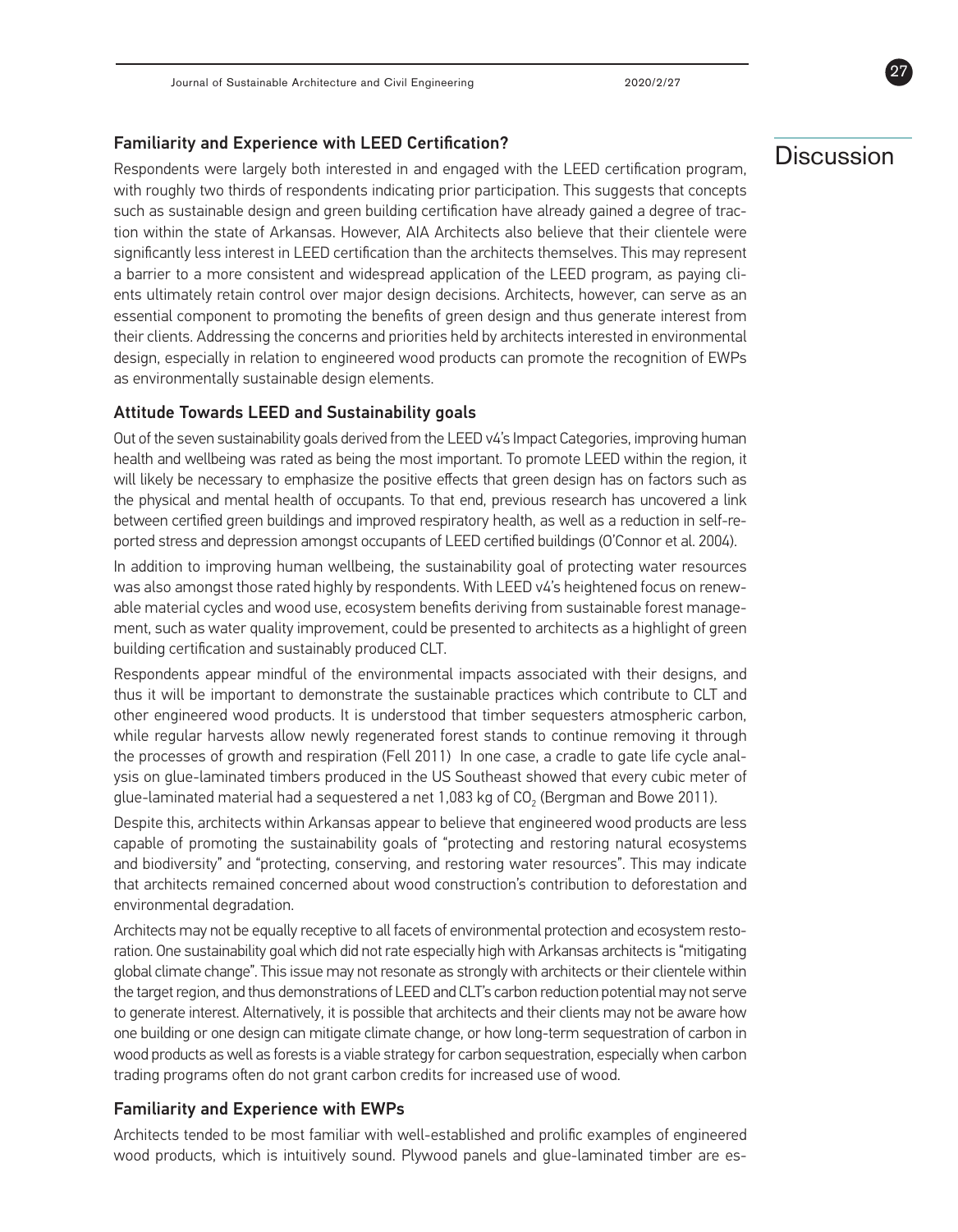pecially popular design elements incorporated into a broad spectrum of architectural plans. No significant difference in familiarity was detected between these two products, with both having received the highest mean familiarity scores amongst the EWPs presented. On the other hand, CLT was a relatively lesser known material as compared to the aforementioned examples, which should not register as particularly unexpected given its slow adoption within the US. Unsurprisingly, actual use of newly developed EWPs such as CLT and DLT are significantly lower than that of plywood panels and glue-laminated timber.

### Attitude and Concern Towards EWPs

Out of all potential limiting factor to EWPs within the state, cost, availability, duration and client acceptance rated the highest in terms of degree of impact. Previous research on the subject indicated that information barriers were amongst the chief limiters to EWP adoption but architects within this study region largely rate their knowledge of material as moderate to high, and thus cite other practical challenges as primary barriers (Ahn et al. 2013).

With costs being one of the greatest concerns, it should be noted that the cost competitiveness of a CLT will often be dependent on the specifications of the building itself and the region in which it is erected. In scenarios in which CLT is utilized, costs could be reduced when exposed wood is featured as an interior component (Woodworks 2012). Furthermore, reductions in construction time commonly associated with CLT structures would further contribute to cost savings (Woodworks 2012). In terms of availability and client acceptance, however, historically low demand within the region may impede adoption as opportunities to demonstrate the functional and aesthetic properties of new EWPs are lacking. Future projects cannot be expected to propagate without both the interest of property owners and the means to deliver

### Limitations and Future Research

Of important note for this study is the possibility of bias in the respondent sample pool. As participation was entirely voluntary, it is possible that only architects especially interested in LEED or environmental sustainability elected to respond. Additionally, these results are only applicable to AIA members within Arkansas and may not be representative of all architects in the state. Despite these limitations, this study illustrates the impressions that even environmentally conscientious architects hold about engineered wood and LEED design, and thus study may serve as a valuable starting point for generating further interest amongst architects for these topics. Regarding the data collection of this study, there is potential for ambiguity due to the nonspecific language used in some questions. Asking architects to rate the importance of certain environmental goals may not be direct enough a question to ascertain what is truly meant by respondents. The issues related to wood use are complex, and other research as utilized a combination of qualitative and quantitative methods (O'Connor et al. 2004; Bysheim and Nyrud 2009) to identify, if not avoid, ambiguity in data.

# Conclusions

98

We found that architects in Arkansas are generally knowledgeable and interested in LEED certification, but that their clientele are significantly less concerned with LEED standards. While all sustainability goals are moderately to strongly important to architects in the state, there are significant differences in this importance. Improving human health and well-being is significantly more important that building a green economy or mitigating climate change. Hemström and others (2017) obtained similar results from architects in Sweden. Arkansas and Swedish architects share similar importance on renewable/recyclable materials and construction costs

Arkansas architects expressed a belief that using EWPs are less capable than other materials in protecting water quality and restoring natural ecosystems. Yilmaz and Bakis (2015) found that intensive use of natural resources created the perception of negative environmental impacts from wood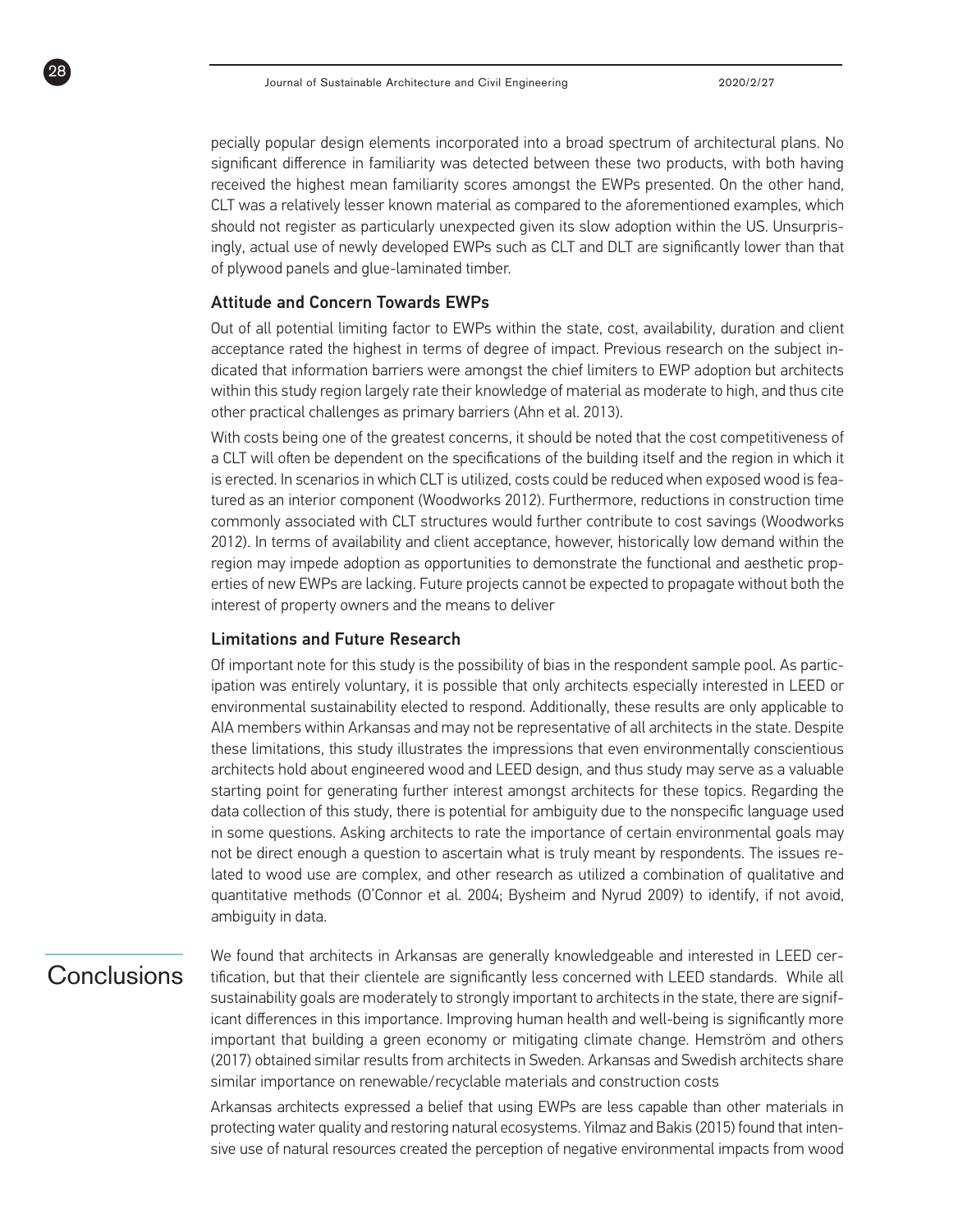use. In the U.S. South, plantation forestry has converted nearly 16.5 million hectares of natural forest since 1950 (Wastiels and Wouters 2012). Certainly, this could lead to the perception that wood use is not particularly friendly to the environment and reduce the effort architects put into investigating wood use (Hemström, Mahapatra, and Gustavsson 2017; Mahapatra and Gustavsson 2008).

The use of emergent engineered wood products remains relatively low within the state of Arkansas although interest and participation in the green building certification program, LEED, appears to be quite high. Although the perception is that CLT performs comparably to steel and concrete construction, limited local manufacturing opportunities and increased cost incurrence, and inexperience with CLT design and construction are likely the most prominent factors limiting further product use. A potential solution may be to facilitate collaborative development, design, and construction (Gosselin et al. 2017). That is, sustainable design may have a higher probability of success when the forest and wood-products industry, developer and construction firms, and architects are incentivized to develop local collaborations in regions with the necessary private and public natural resources management infrastructure, like the southeastern US and eastern Arkansas.

### Acknowledgements

Funding for this research was provided by the USDA Wood Innovations Grant.

Ahmed, M., Hasan, M.A., Mallick, J., World Green Building Rating System: A comparative study, International Conference Cum Exhibition on Building Utilities 2016, New Delhi, India: Department of Mechanical Engineering, Jamia Millia Islamia (2018) 1-3.

Ahn, Y.H., Pearce, A.R., Wang, Y., Wang, G., Drivers and barriers of sustainable design and construction: The perception of green building experience, International Journal of Sustainable Building Technology and Urban Development, 4 (1) (2013) 35-45. https:// doi.org/10.1080/2093761X.2012.759887

Ajzen, I., The theory of planned behavior. Organizational, Behavior and Human Decision Processes, 50 (1991) 179- 211.https://doi.org/10.1016/0749-5978(91)90020-T

Allport, G. W., Attitudes. In C. Murchison (Ed.), A handbook of social psychology, Worcester, MA: Clark University Press (1935) 798-844.

Amiri, A., Ottelin, J., Sovari, J., Are LEED-Certified Buildings Energy Efficient in Practice?, Sustainability, 11 (2019) 1672https://doi.org/10.3390/su11061672

Bergman, R.D., Bowe, S.A., Life-cycle inventory of manufacturing prefinished engineered wood flooring in the eastern United States, CORRIM Phase II Final Report. Module N. University of Washington, Seattle, WA, US. (2011) https://www.fs.usda.gov/treesearch/pubs/46319.

Black, L., The Stadium Drive Residence Halls at the University of Arkansas are under construction. St. Louis Post-Dispatch, (2017) https://www. stltoday.com/pr/business/the-stadium-drive-residence-halls-at-the-university-of-arkansas/article\_ cce08354-d511-11e7-9493-5cb9017b8d1c.html.

Bysheim, K., Nyrud. A., Using a predictive model to analyze architects' intentions of using wood in urban construction, Forest Products Journal, 59 (7/8) (2009) 65-74.

Eagly, A. H., Chaiken, S., The advantages of an inclusive definition of attitude, Social cognition, 25 (5) (2007) 582-602. https://doi.org/10.1521/soco.2007.25.5.582

Fell, D.R., Wood in the human environment: Restorative properties of wood in the build indoor environment, Doctoral dissertation, University of British Columbia, Vancouver, CA (2011).

Franzini, F., Toivonen, R., Toppinen, A., Why not wood? Benefits and barriers of wood as a multistory construction material: Perceptions of municipal civil servants from Finland, Buildings, 8 (11) (2018) 159. https://doi.org/10.3390/buildings8110159

Gosselin, A., Blanchet, P., Lehoux, N., Cimon, Y., Main motivations and barriers for using wood in multi-story and non-residential construction projects, BioResources, 12 (1) (2017) 546-570.https:// doi.org/10.15376/biores.12.1.546-570

Hammitt, W.E., Measuring familiarity for natural environments through visual images. in Proceedings of our national landscape: A conference on applied techniques for analysis and management of the visual resource, Incline Village, Nevada, Elsner, G.H., and R.C. Smardon (tech. coords.). USDA For. Serv., Gen. Tech. Rep. PSW-GTR-35. Pacific Southwest Forest and Range Experimental Station, Berkeley, CA. (1979) 217-226.

Heberlein, T. A., Navigating Environmental Attitudes, Oxford University Press, New York (2012). https://doi. org/10.1093/acprof:oso/9780199773329.001.0001

# References

29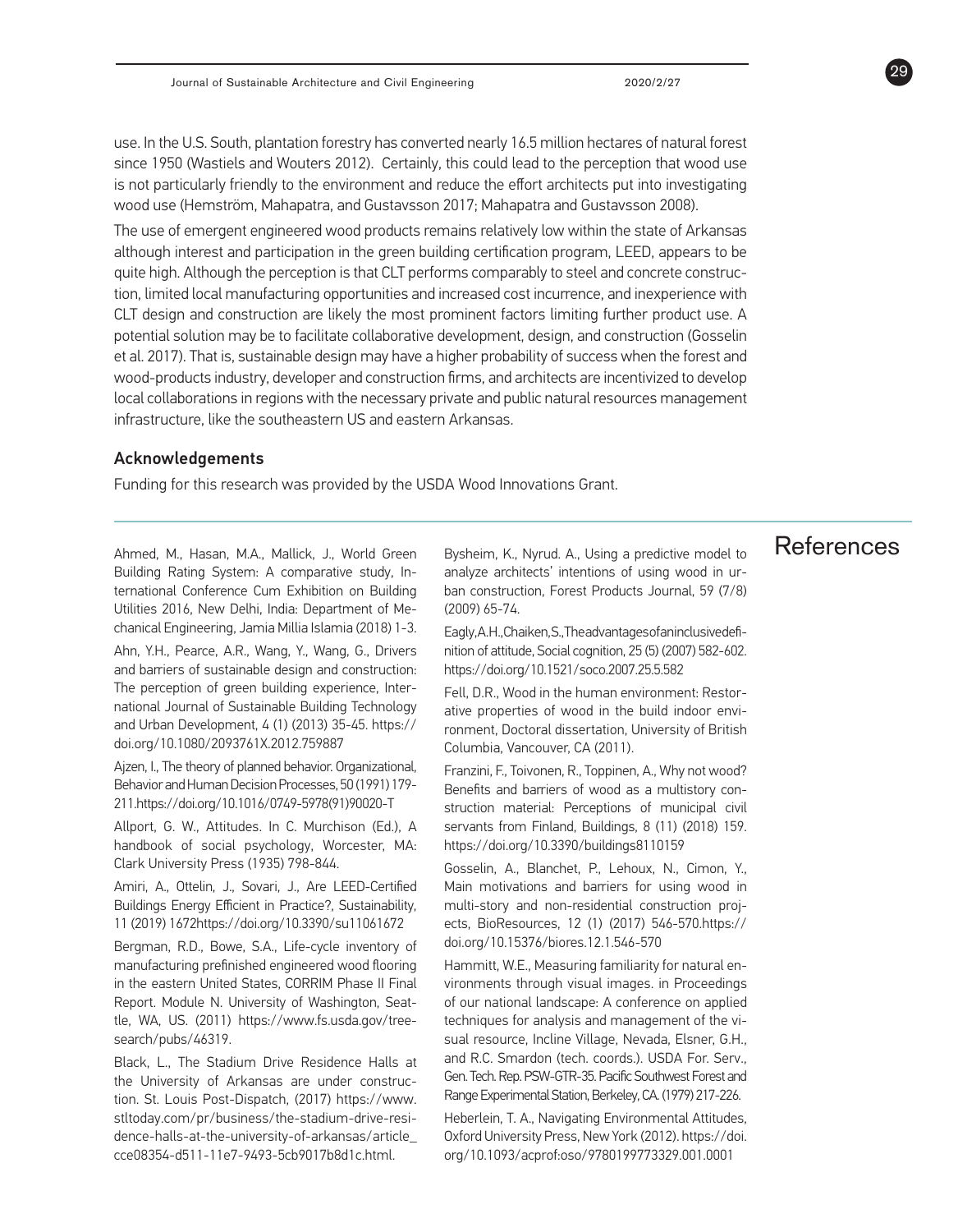Hemström, K., Mahapatra, K., Gustavsson, L., Architects' perception of the innovativeness of the Swedish construction industry, Construction Innovation 17 (2) (2017), 17(2) 244-260 https://doi.org/10.1108/ CI-06-2015-0038.

30

Howard, J.L., Jones, K.C. U.S. Timber Production, Trade, Consumption, and Price Statistics, USDA Forest Service Forest Products Laboratory Research Paper FPL-RP-679, 2016. (2013) 91.

Jain, M., Mital, M., Syal, M., Obstacles and Catalysts Associated with Implementation of LEED-EB® in India., Environment and Urbanization Asia, 4 (2) (2013) 349- 363.https://doi.org/10.1177/0975425313511164

Knowles, C., Theodoropoulos, C., Griffin, C., Allen, J., Oregon design professionals' views on structural building products in green buildings: implications for wood, Canadian journal of forest research, 41 (2) (2011) 390-400, https://doi.org/10.1139/X10-209

Kozak, R.A., Cohen, D.H., Architects and Structural Engineers: An examination of wood design and use in non-residential construction, Forest Products Journal, 49 (4) (1999) 37-46.

Larasatie, P., Guerrero, J.E., Conroy, K., Hall, T.E., Hansen, E., Needham M. D., What Does the Public Believe about Tall Wood Buildings? An Exploratory Study in the US Pacific Northwest, Journal of Forestry, 116 (5) (2018) 429-436, https://academic.oup.com/jof/article-abstract/116/5/429/5078661?redirectedFrom=fulltext. https://doi.org/10.1093/jofore/fvy025

Mahapatra, K., Gustavsson, L., Multi-storey timber buildings: breaking industry path dependency, Building Research & Information, 36 (6) (2008) 638-648. https://doi.org/10.1080/09613210802386123

Mallo, M. F. L., Espinoza O. A., Awareness, perceptions and willingness to adopt cross-laminated timber by the architecture community in the United States, Journal of Cleaner Production, 94 (2015) (2015) 198-210, https://www.sciencedirect.com/science/article/pii/ S0959652615001031.https://doi.org/10.1016/j.jclepro.2015.01.090

Matisoff, D. C., Noonan, D. S., Mazzolini A. M., Performance or marketing benefits? The case of LEED certification, Environmental science & technology, 48 (3) (2014) 2001-2007,https://doi.org/10.1021/es4042447

Mat'ová, H., Kaputa, V., Attitudes of active and upcoming architects towards wood: The case study in Slovakia, Acta Facultatis Xylologiae Zvolen res Publica Slovaca, 60 (2) (2018) 199-209.

Newsham, G.R., Mancini, S., Birt, B.J., Do LEED certified buildings save energy? Yes, but…, Energy and Buildings, 41 (8) (2009) 897-905.https://doi. org/10.1016/j.enbuild.2009.03.014

O'Connor, J., Kozak, R., Gaston, C., Fell, D., Wood use in nonresidential buildings: Opportunities and Barriers, Forest Products Journal, 54 (3) (2004) 19-28.

Oku, H., Fukamachi, K., The differences in scenic perception of forest visitors through their attributes andrecreational activity, Landscape and urban planning 75 (1-2) (2006) 34-42.https://doi.org/10.1016/j. landurbplan.2004.10.008

Ortiz, O., Castells, F., Sonnemann, G., Sustainability in the construction industry: A review of recent developments based on LCA, Construction and building materials, 23 (1) (2009) 28-39, https://www.sciencedirect. com/science/article/abs/pii/S0950061807003005. https://doi.org/10.1016/j.conbuildmat.2007.11.012

Owens, B., Macken, C., Rohloff, A., Rosenberg, H., LEED v4 Impact category and point allocation process overview, US Green Building Council, (2013) https:// www.usgbc.org/resources/leed-v4-impact-category-and-point-allocation-process-overview.

Peterson, C., Vaske, J., Colorado Residents' Familiarity, Aesthetic Evaluations, and Approval of Forest Management Practices, Journal of Forestry, 115 (1) (2017) 10-15, https://doi.org/10.5849/jof.2016-029

Ritter, M.A., Skog K., Bergman, R., Science supporting the economic and environmental benefits of using wood and wood products in green building construction, U.S. Forest Service, Washington, DC, US, (2011) https://www.fs.usda.gov/treesearch/pubs/39927. https://doi.org/10.2737/FPL-GTR-206

Roos, A., Woxblom, L., McCluskey, D., The influence of architects and structural engineers on timber in construction-perceptions and roles, Silva Fennica, 44 (5) (2010) 871-884.https://doi.org/10.14214/sf.126

Ruel, E., Wagner III, W. E., Gillespie B. J., The practice of survey research: Theory and applications, Sage Publications. Los Angeles, CA, US, (2015).https:// doi.org/10.4135/978148339170

Scofield, J. H., Efficacy of LEED-certification in reducing energy consumption and greenhouse gas emission for large New York City office buildings, Energy and Buildings, 67 (2013) 517-524. https://www.sciencedirect.com/science/article/pii/S037877881300529X. https://doi.org/10.1016/j.enbuild.2013.08.032

Sutton, S., Predicting and explaining intentions and behavior: How well are we doing?, Journal of Applied Social Psychology 28 (15) (1998) 1317-1338.https:// doi.org/10.1111/j.1559-1816.1998.tb01679.x

The American Association for Public Opinion Research, Survey Outcome Rate Calculator 4.0, (2016).

UN International Energy Agency, Towards a zero-emission, efficient, and resilient buildings and construction sector, Global Status Report 2017, (2017),